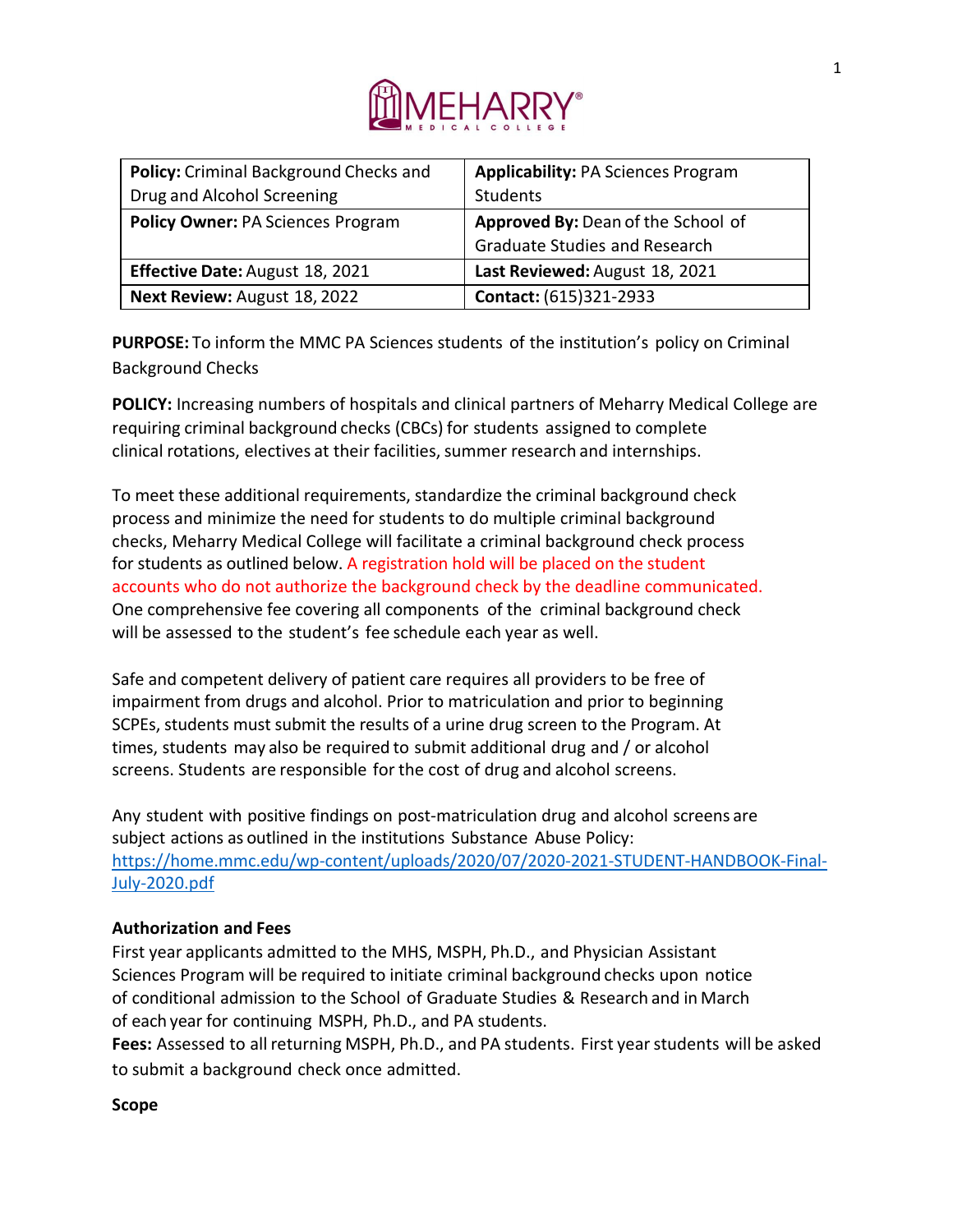

| Policy: Criminal Background Checks and   | <b>Applicability: PA Sciences Program</b> |
|------------------------------------------|-------------------------------------------|
| Drug and Alcohol Screening               | Students                                  |
| <b>Policy Owner: PA Sciences Program</b> | Approved By: Dean of the School of        |
|                                          | <b>Graduate Studies and Research</b>      |
| Effective Date: August 18, 2021          | Last Reviewed: August 18, 2021            |
| Next Review: August 18, 2022             | Contact: (615)321-2933                    |

The scope of the criminal background check will include:

Social Security Number Validation – The service confirms whether the applicant's social security is valid according to the Social Security Administration's formula. Includes the results of five separate checks: state issued, date issued, date of birth scan, death index search and analysis against the Social Security Administration's algorithm for issuing numbers.

Social Security Number Verification – This service helps verify the applicant's identity by confirming whether the applicant's social security number matches his/her name, address and social security number data obtained through one of the three major credit bureaus. We can provide you with the raw data or analyze the data against the information provided by the applicant.

County Criminal Records Search – A search of county felony and misdemeanor records, directly through the courthouse. Records are verified using key identifiers (name, date of birth, social security number, address) before reporting. Results include accurate and complete, easy-toread descriptions of all caseslocated, as well as their final disposition.

Statewide Criminal Records Search – A statewide search of felony and misdemeanor records, directly through state repositories or court systems. Not available in all states. Records are verified using key identifiers(name, date of birth, social security number, address) before reporting. Results include accurate and complete, easy-to-read descriptions of all cases located, as well as their final disposition.

Federal Criminal Records Search – A search of federal felony and misdemeanor records, directly through the PACER system or the federal courts. Records are verified using key identifiers (name, date of birth, social security number, address) before reporting. Results include accurate and complete, easy-to-read descriptions of all cases located, as well as their final disposition.

National Criminal File Search – This search is an instant, multi-jurisdiction database search of more than 194 million criminal records. Most effectively used as a prescreening tool or to supplement standard criminal searches.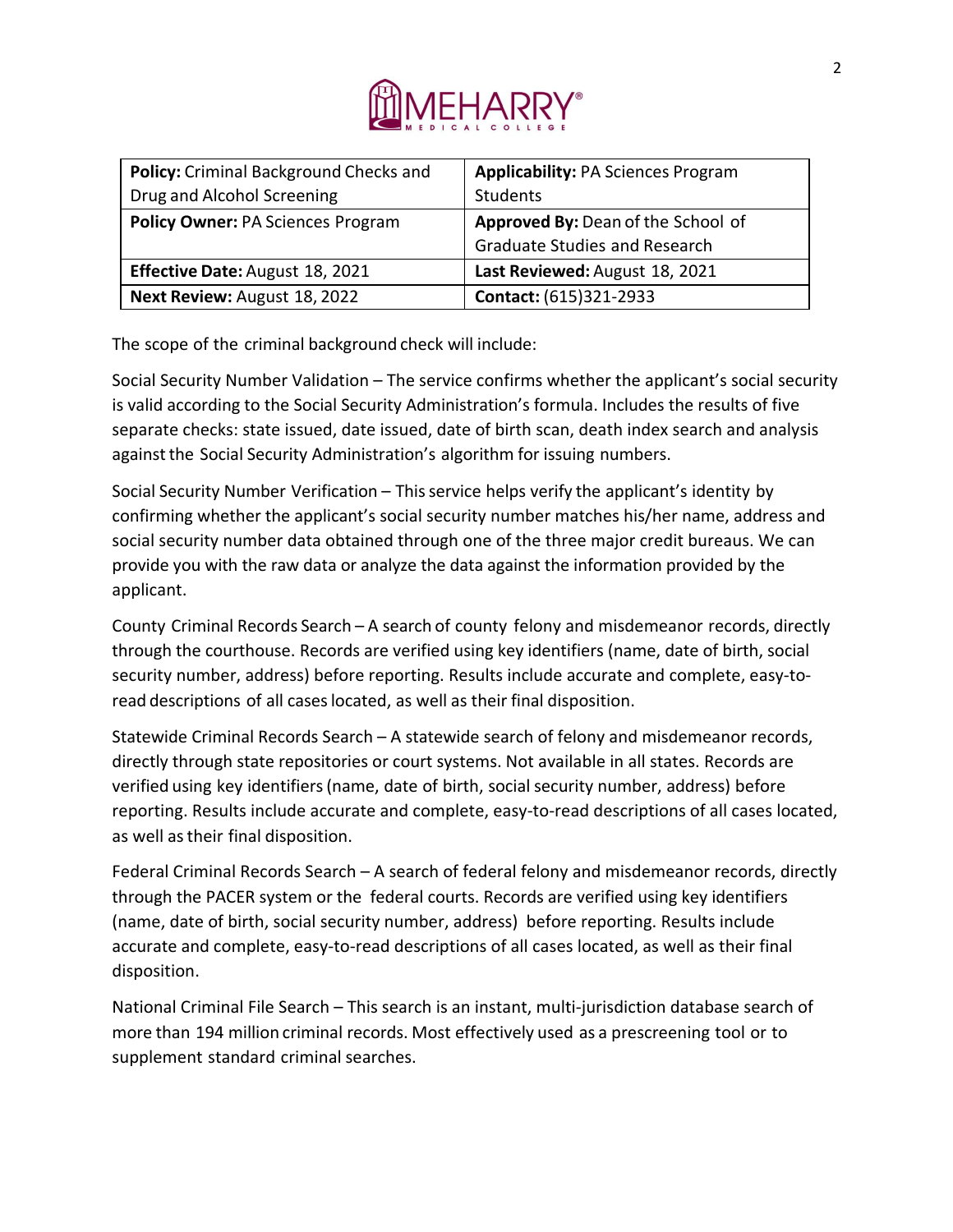

| <b>Policy:</b> Criminal Background Checks and | <b>Applicability: PA Sciences Program</b> |
|-----------------------------------------------|-------------------------------------------|
| Drug and Alcohol Screening                    | Students                                  |
| <b>Policy Owner: PA Sciences Program</b>      | Approved By: Dean of the School of        |
|                                               | <b>Graduate Studies and Research</b>      |
| Effective Date: August 18, 2021               | Last Reviewed: August 18, 2021            |
| Next Review: August 18, 2022                  | Contact: (615)321-2933                    |

Sexual Offender Registry Search – A name search performed at the national level directly through registries of individuals who have been convicted of certain sexual offenses and are required to register under applicable state laws.

OIG/EPLS Search – Certiphi offers an OIG/EPLS search that includes both the HHS Office of Inspector General's (OIG) List of Excluded Individuals/Entities (LEIE) and the General Services Administration's (GSA) Excluded Parties List (EPLS). Our service searches applicants against this list to ensure they are not precluded from being hired by a healthcare organization and provides the tracking and auditing capabilities healthcare organizations need to ensure compliance with applicable federal regulations.

Vendor - Certiphi Screening, Inc. has been retained to perform the student criminal background checks. Certiphi exclusively serves the healthcare industry and is affiliated with the American Hospital Association (AHA) and the American Society for Healthcare Human Resources Association (ASHHRA).

# **Results Reporting**

Results of the criminal background check will be made available to schools, companies, clinical partners and hospitals as students are assigned to each facility, school or company for clinical training, summer research, internships and/or externships. Each company, school or facility will have accessto the report results and will make the final determination if a student is eligible to rotate or work with them.

# **Applicant Information Release**

Certiphi will obtain your release and consent electronically. The criminal background checks should be completed within 10 days of Certiphi's receipt of the release form. There may be a few isolated exceptions to this timeframe.

# **Administration Process**

The criminal background check process will be administered through the Department of Student Services under the direction of the Director of Student Life for continuing students and the Director of Admissions and Recruitment for admitted students. You will receive an email